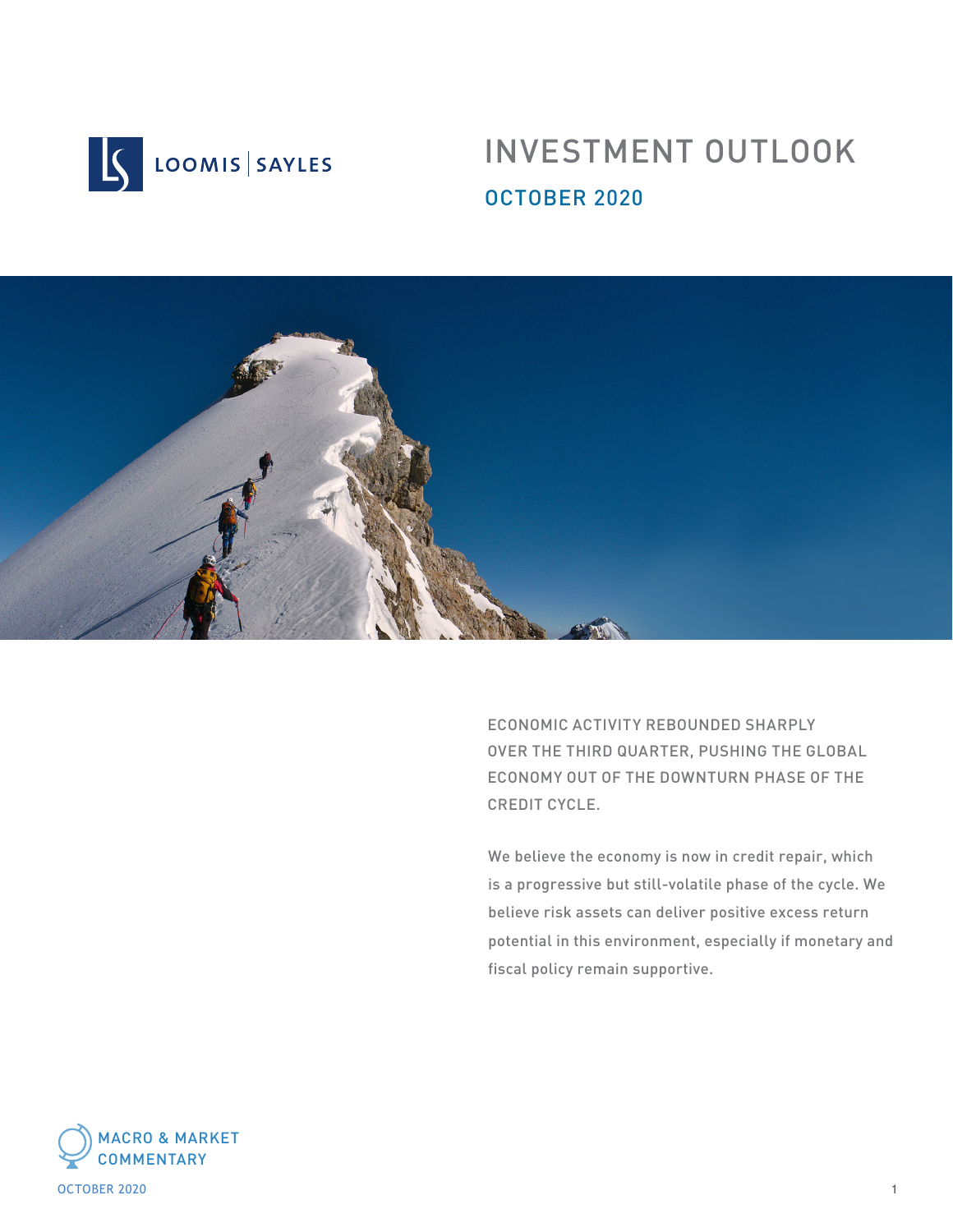### MACRO DRIVER[S](#page-3-0)

[Key events related to fiscal policy, social distancing and COVID-19](#page-2-0)  [are likely to dictate how well the US economy can perform. Our](#page-3-0)  [outlook is broadly constructive.](#page-3-0)  [page 3](#page-3-0)

CREDIT

[We believe credit spreads have room to tighten marginally in the](#page-3-0)  [US and Europe.](#page-3-0) 

[page 4](#page-3-0)

## GOVERNMENT DEBT & POLIC[Y](#page-4-0)

[Central banks are living up to their role as the lender of last resort.](#page-4-0)  [page 5](#page-4-0)

CURRENCIES

[The US dollar is likely to be range-bound while the global](#page-5-0)  [economy normalizes.](#page-5-0)  [page](#page-5-0) 6

## [EQUITIES](#page-6-0)

[US equity outperformance has been a theme for several years.](#page-6-0)  [The recent sharp pullback could offer an attractive entry point](#page-6-0)  [for long-term investors.](#page-6-0) 

[page](#page-6-0) 7

### [POTENTIAL RISKS](#page-7-0)

[Key risks include election-related volatility, no fiscal deal in](#page-7-0)  [the US and disappointing COVID-19 vaccine news.](#page-7-0) [page](#page-7-0) 8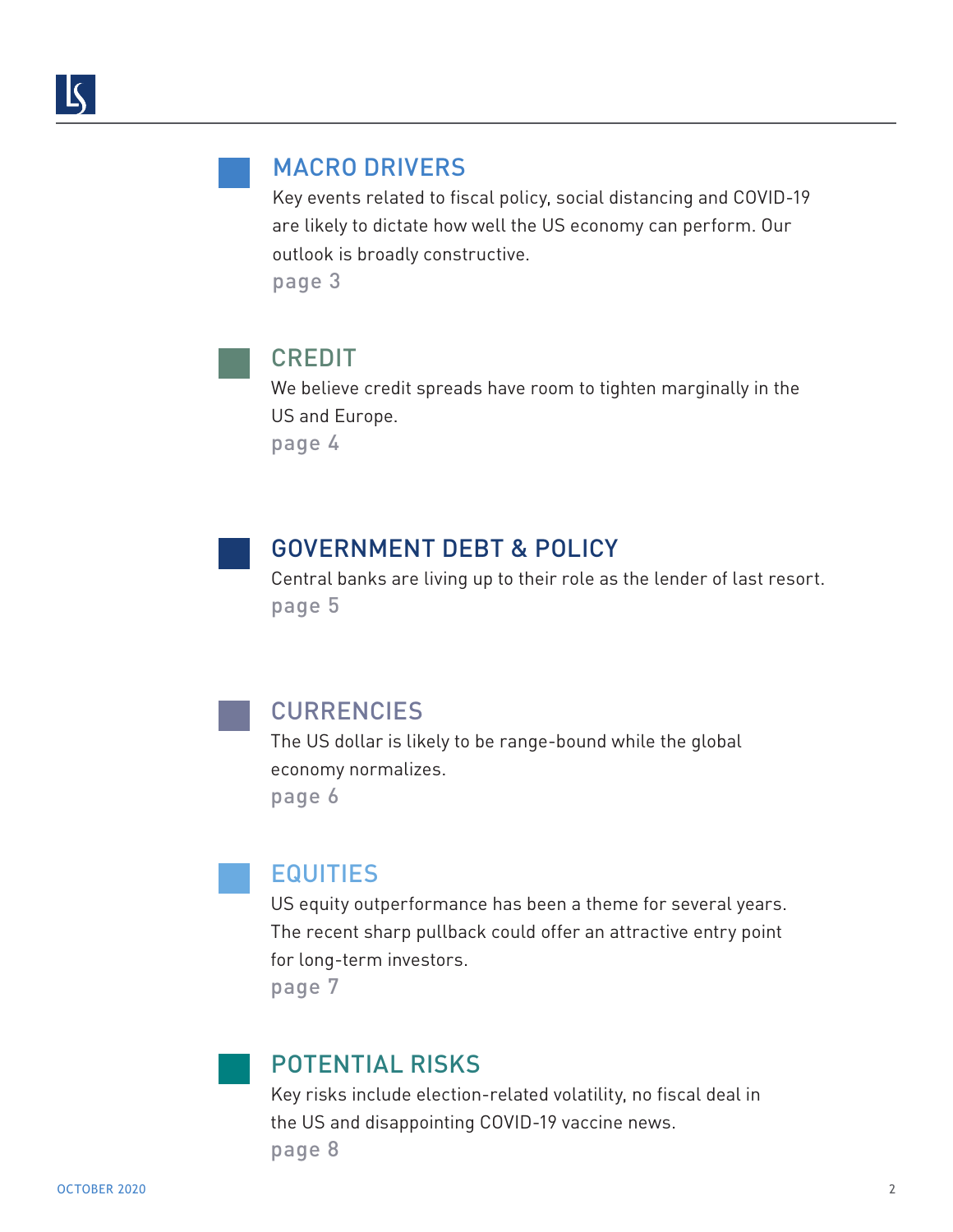## <span id="page-2-0"></span>**MACRO DRIVERS**

### We expect a moderation in economic growth over the course of 2021.

- Social distancing measures and the end of lockdowns have allowed for a rapid rebound in economic activity. However, as the winter months approach and schools remain open, we believe a second wave of COVID-19 cases could weigh on economic activity.
- Medical facilities appear better prepared for another surge of COVID-19 cases, which could reduce the likelihood of a return to broad lockdowns.
- We believe an effective vaccine and adequate vaccine distribution are upside catalysts that could end social distancing measures by the spring of 2021. In that scenario, economic growth could potentially roar back stronger than currently expected.
- Extraordinary fiscal measures could help buoy consumer spending and the labor market. In the US, additional fiscal stimulus looks likely to be delayed until the first quarter of 2021.
- The monetary and fiscal policy response to COVID-19 has been a key driver of the rebound we've seen thus far. Additional fiscal stimulus would likely be an upside catalyst for growth and risk asset performance.
- Potential leadership shifts in Washington, DC may generate volatility in risk assets, but we believe the macroeconomic backdrop and continued progress through the credit cycle will be the principal drivers of performance over the long term.

## THE COOLD CARE .

- Effective '
- A strong fiscal multiplier that translates government spending into strong demand
- . COVID-19 death rate remains at 1/3 of spring 2020 level
- · COVID-19 cases remain controlled
- . COVID-19 vaccine distribution starts by spring 2021
- Economic capacity at approx. 80%+ by end of 2020
- . Majority of schools maintain a hybrid or in-person schedule for duration of academic year

#### **YOU ARE HERE**

#### WHAT COULD SHIFT THE CYCLE BACK TO DOWNTURN?

- Ineffective fiscal delivery
- Weak fiscal multiplier (saving dominates spending)
- . Extended social distancing hampers economic activity
- COVID-19 resurges, forcing another wave of lockdowns
- Little progress on COVID-19 drug treatments or vaccines
- Economic capacity only about 60% by end of 2020
- . Majority of schools shift to remote learning for duration of academic year

*Views as of September 30, 2020. The chart presented above is shown for illustrative purposes only. Some or all of the information on this chart may be dated, and, therefore, should not be the basis to purchase or sell any securities. The information is not intended to represent any actual portfolio. Views and opinions are subject to change at any time.*

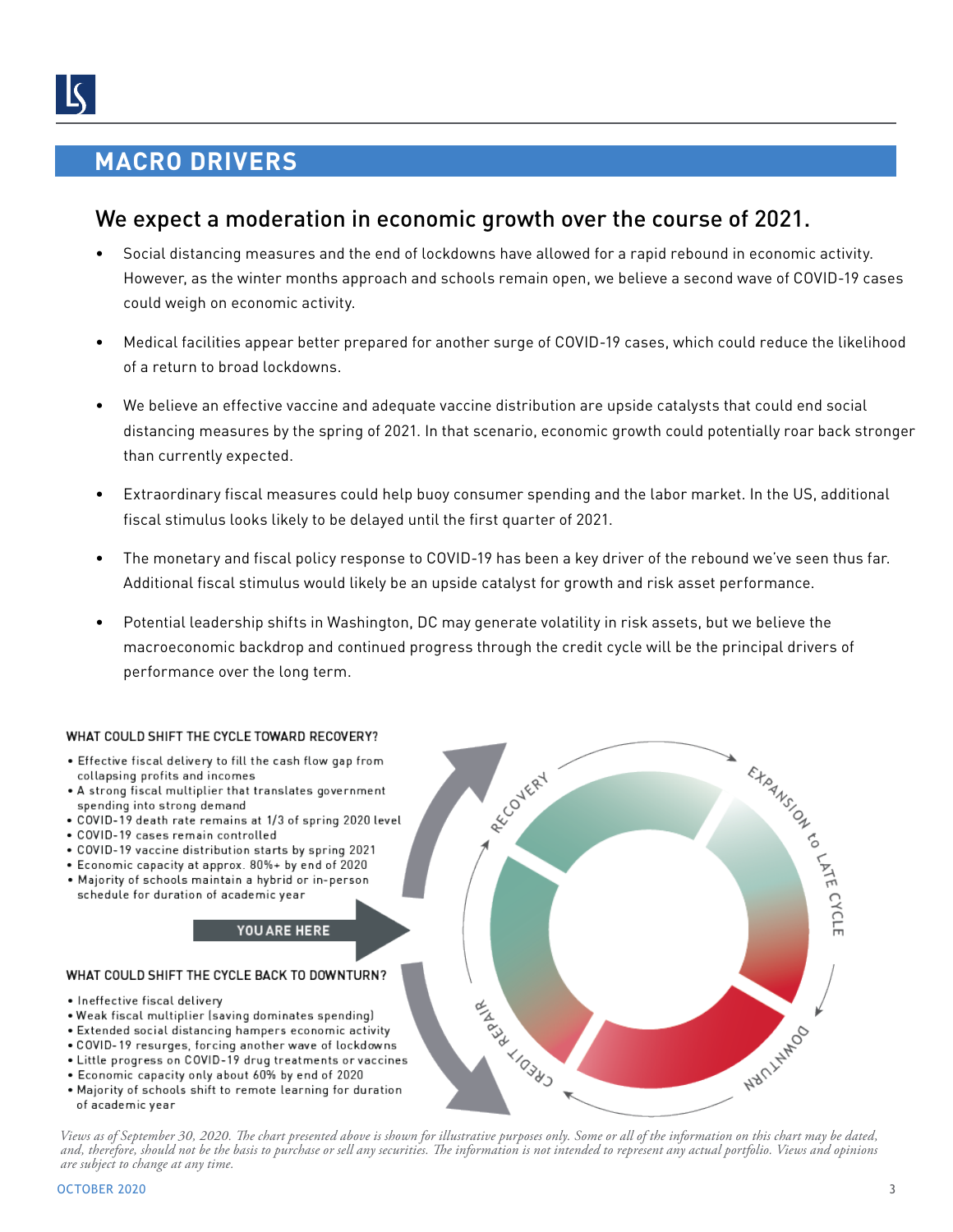## <span id="page-3-0"></span>**CREDIT**

## Spreads tightened ahead of fundamental improvement, but we believe revenue and earnings growth are on the horizon.

- US high-grade credit spreads are likely to remain tight while critical supports like market technicals, demand for yield, monetary easing and a steadily improving domestic economy remain in place.
- Lower-credit-quality fixed income performance tends to be highly correlated with economic activity. We expect US high yield to perform well as the credit cycle progresses toward recovery in the quarters ahead.
- Leverage has been on the rise, assisted by record low rates, tremendous liquidity and demand for yield. However, as earnings growth returns, we think underlying fundamentals can improve organically.
- US-dollar-denominated emerging market (EM) credit should continue to see positive momentum as the global economy improves. The US dollar appears likely to weaken modestly, which would help relieve funding pressure in strained areas of the sector.
- Domestic housing market strength should continue to support RMBS fundamentals. In consumer ABS, fiscal stimulus and unemployment benefits could help contain weakness. In CMBS, the future of commercial real estate and current fundamentals represent challenging hurdles, but signs of a bottom may be emerging.
- We believe realized default rates within the US levered loan sector may be much lower than what the market was pricing in late March. We expect loan prices to move higher going forward.



*Source: Bloomberg Barclays, J.P. Morgan, data as of 9/28/2020. Information, including that obtained from outside sources, is believed to be correct, but Loomis Sayles cannot guarantee its accuracy.*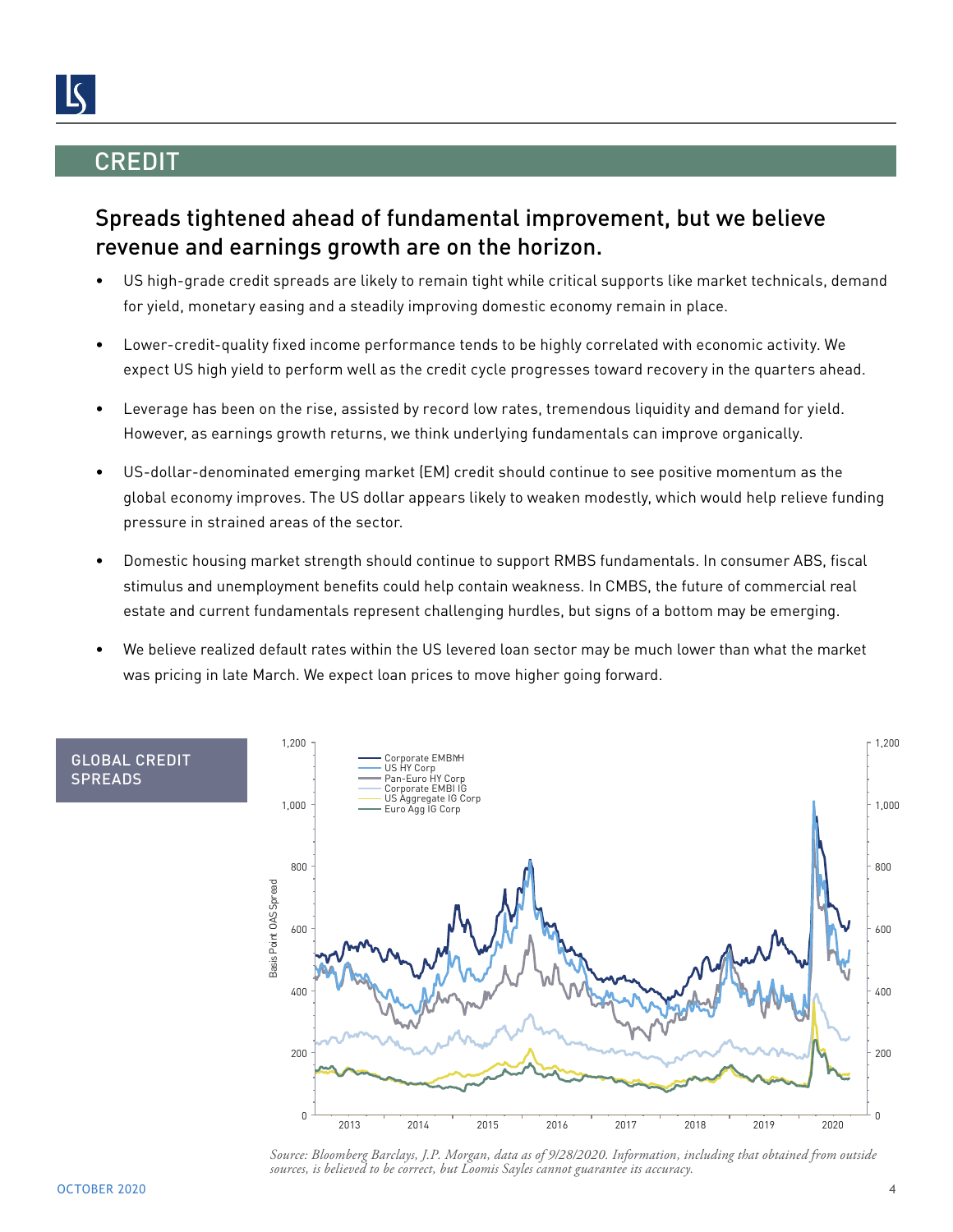## <span id="page-4-0"></span>**GOVERNMENT DEBT & POLICY**

### Record-low interest rates support the argument for deficit spending, especially in a time of crisis.

- Federal Reserve Chair Jerome Powell and other members of the Fed board made clear that policy rates will remain at the zero lower bound for a period of years. However, the Fed has said little to specify how it would react to inflation under the new monetary policy framework.
- Nevertheless, market participants seem satisfied with the Fed's dovish approach to policy and focus on restoring the labor market to pre-pandemic levels. Specific details on quantitative easing (QE), forward guidance and inflation are likely on the horizon.
- Developed market yields appear likely to stay in tight ranges with a modest upward drift over the next year.
- Government borrowing rates have been so low that monetary policymakers in the US and Europe are openly calling for fiscal policy support. In our view, funding stimulus initiatives at low rates is logical, especially when the Fed and the European Central Bank (ECB) are buying the bonds through QE.
- Financial conditions and fiscal policy responses to COVID-19 vary widely across EM. This will likely result in a rougher road through credit repair for EM in aggregate.
- We believe security selection is critical across asset classes, but especially in EM. In the rates sector, we think Mexico, Brazil and South Africa currently look attractive.



*Source: Refinitiv Datastream, data as of 9/29/2020. Information, including that obtained from outside sources, is believed to be correct, but Loomis Sayles cannot guarantee its accuracy.*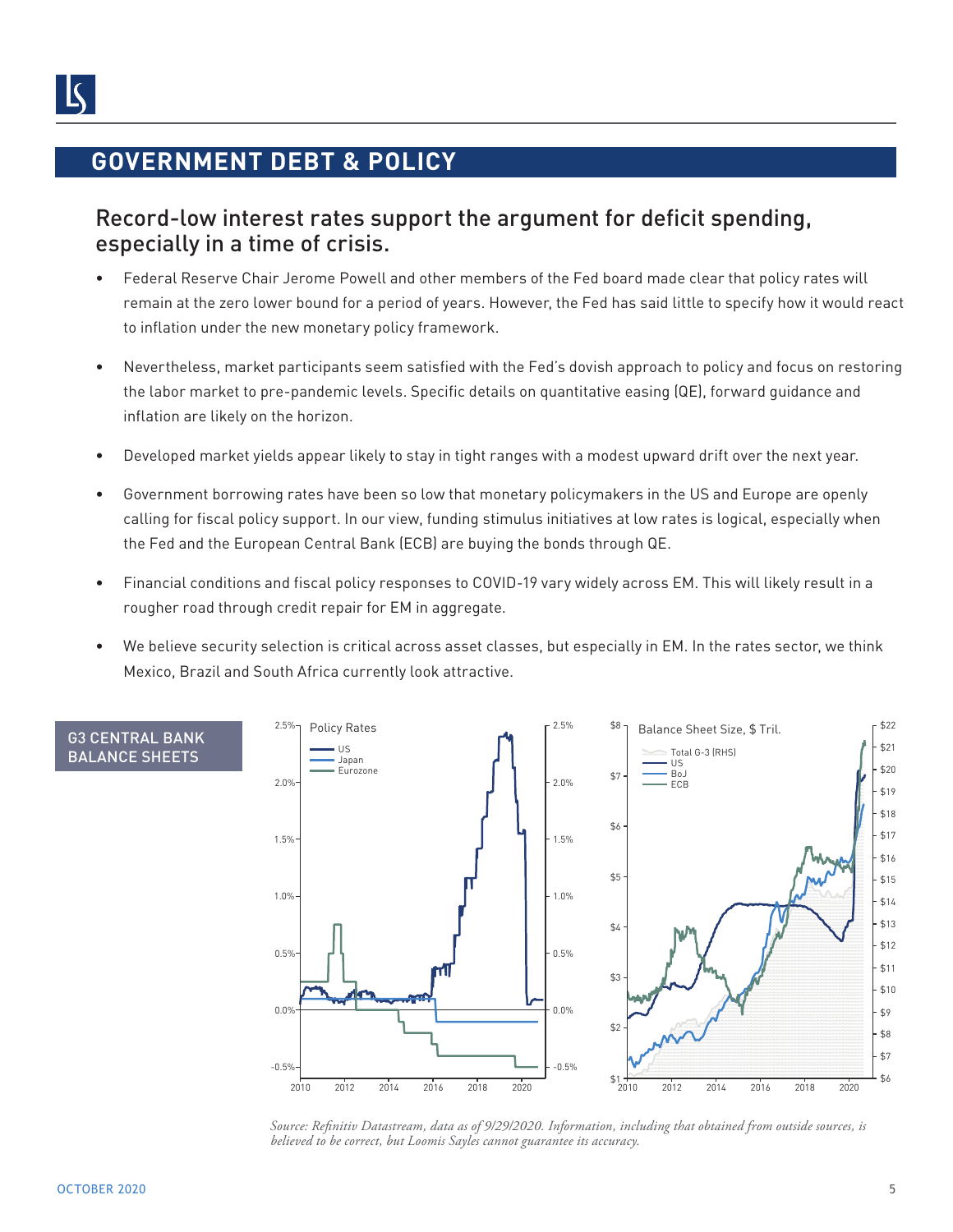## **CURRENCIES**

<span id="page-5-0"></span> $\mathsf{K}$ 

### Modest dollar weakness is a key pillar supporting our progressive macroeconomic outlook.

- Traditionally, it takes a major disruption in global financial conditions (excluding the US) to spark a multi-year US dollar rally. That is not a condition we are observing now.
- As investor risk appetite improved in recent months, the US dollar indices fell roughly 10% from pandemic highs. We currently see limited downside in the broad dollar near term.
- If the global economy shows signs of normalizing in the latter half of 2021, we believe the dollar will likely begin to trend weaker relative to developed and EM currencies.
- The US dollar's reserve currency status appears essentially unchallenged and it remains a relative "safe haven" when risk assets sell off or correct.
- Strength in the euro/dollar exchange rate looks limited from the \$1.20 level. The exchange rate briefly traded above \$1.20 on an intraday basis in early September, prompting ECB officials to suggest the euro does matter for monetary policy. A strong euro can lower demand for the region's exports.
- In the developed market space, we believe Sweden and Norway look fairly attractive relative to the dollar. Within EM, Mexico, Brazil and Colombia currently look attractive, especially with carry.



*Source: Bloomberg, Federal Reserve, J.P. Morgan, data as of 9/28/2020. Information, including that obtained from outside sources, is believed to be correct, but Loomis Sayles cannot guarantee its accuracy.*

US DOLLAR INDEX

LEVELS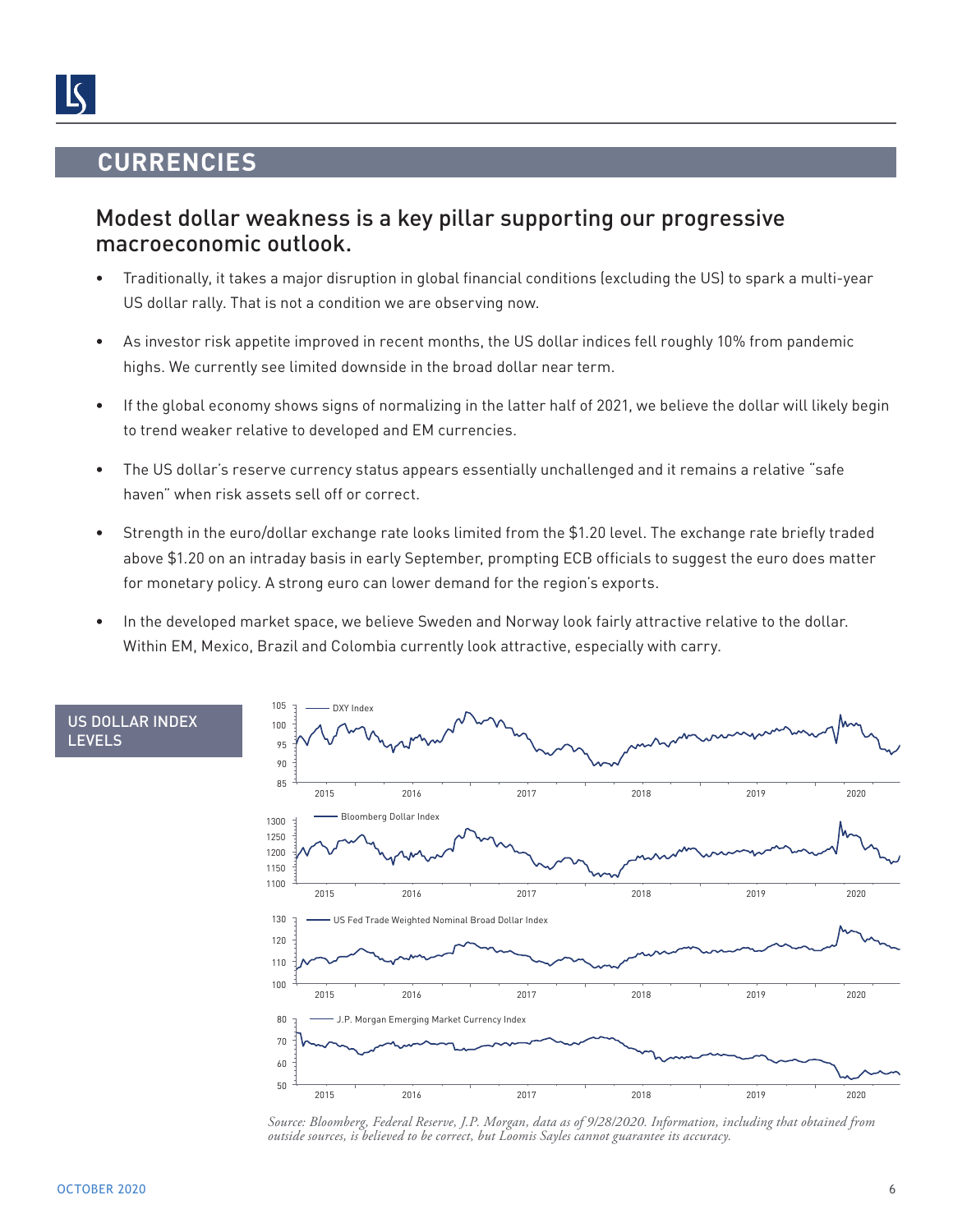## <span id="page-6-0"></span>**EQUITIES**

## S&P 500 sector composition could continue to drive its relative outperformance.

- Global equity valuations are likely to remain above historic averages given the tilt of monetary policymakers and ultra-low interest rates across developed economies.
- Equity valuations have been at historically high levels, reflecting an eventual return to normalized economic growth, strong fiscal stimulus, sizable central bank balance sheet expansion, and optimism about COVID-19 vaccine or treatment breakthroughs.
- Investors seem to be looking toward a potential global corporate earnings recovery in 2021, when companies are expected to deliver sharp year-over-year growth.
- Forward return prospects look positive for global equities overall. However, US large-cap indices look positioned for continued outperformance given their strong tilt toward high-growth technology companies with strong fundamentals.
- The financial and energy sectors face challenges in this environment of low interest rates, flattish yield curves and flat oil prices. Europe and Japan indices may be weighed down by fairly large exposures to financials and limited exposure to high-growth technology stocks.
- Within the global equity space, we prefer EM over Europe and Japan given index exposure to technology, a strong economic rebound in Asia and potential for dollar weakness.



 $OCTOBER\,2020$  and  $OCTOBE$  and  $OCTOBE$  and  $OCTOBE$  and  $OCTOBE$  and  $OCTOBE$  and  $OCTOBE$  and  $OTE$  and  $OTE$  and  $OTE$  and  $OTE$  and  $OTE$  and  $OTE$  and  $OTE$  and  $OTE$  and  $OTE$  and  $OTE$  and  $OTE$  and  $OTE$  and  $OTE$  and  $OTE$  and  $OTE$  and  $OTE$ *Source: Refinitiv Datastream, data as of 9/28/2020. Information, including that obtained from outside sources, is believed to be correct, but Loomis Sayles cannot guarantee its accuracy.*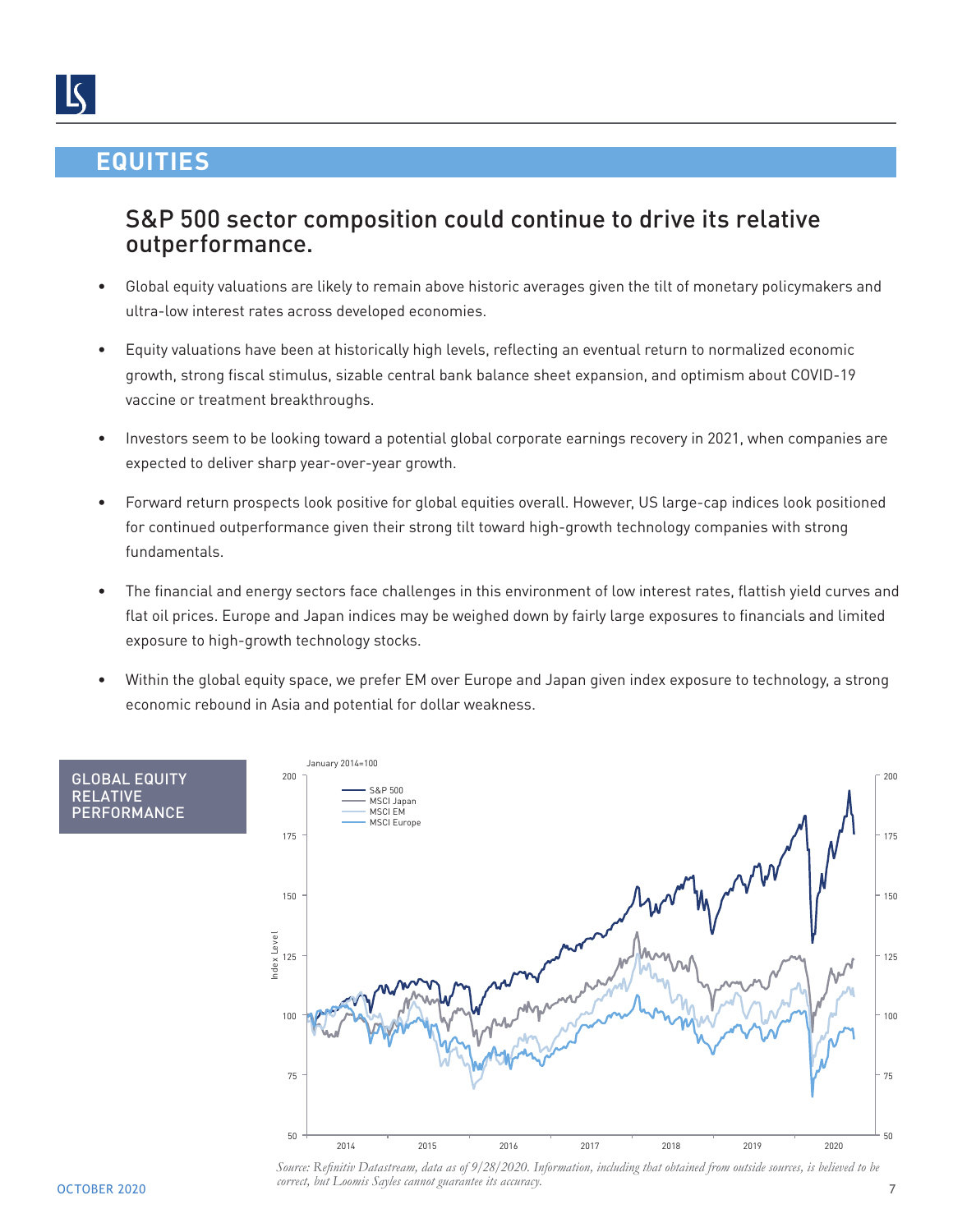## <span id="page-7-0"></span>**POTENTIAL RISKS**

## There is little shortage of macro concern, but risks seem tilted in favor of the bulls.

- As traditional cold and flu season arrives, the number of positive COVID-19 cases is likely to spike. If the spread begins to pressure medical facility capacity, we could face a return to lockdown, which would likely halt economic progress and risk appetite.
- Risk markets appear to have priced in a level of optimism about the likelihood of an effective vaccine getting developed and distributed. If clinical trials for vaccines begin to trip up, we could see investor and consumer confidence take a hit.
- The end of social distancing would be an important milestone that would allow a number of recreational activities to resume. Consumers have pent-up demand for travel and leisure activity that could boost GDP if social distancing ends.
- Fiscal stimulus has been a key factor in the transition from downturn to credit repair. We may face renewed economic headwinds if policymakers cannot strike another deal this year or next.
- Executive branch leadership changes in Washington, DC and new legislation often create market volatility. However, over the long run, prevailing macroeconomic conditions tend to be among the most important drivers of risk asset performance.



## **ASSET CLASS OUTLOOK**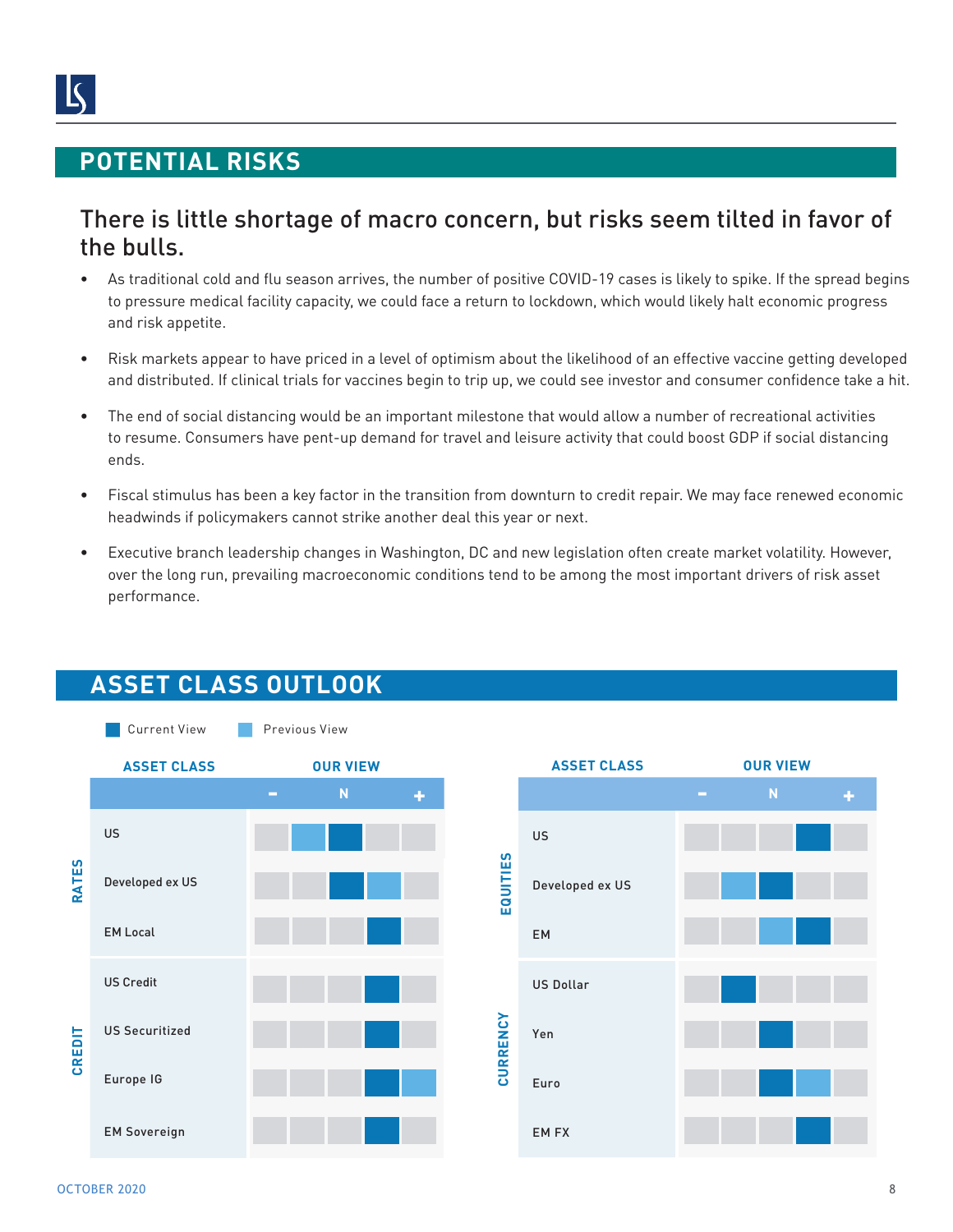

#### **AUTHOR**



**CRAIG BURELLE**  VP, Senior Macro Strategies Analyst

#### **Disclosure**

*This commentary is provided for informational purposes only and should not be construed as investment advice. Any opinions or forecasts contained herein reflect the subjective judgments and assumptions of the authors only and do not necessarily reflect the views of Loomis, Sayles & Company, L.P. Investment recommendations may be inconsistent with these opinions. There is no assurance that developments will transpire as forecasted and actual results will be different. Data and analysis do not represent the actual or expected future performance of any investment product. Information, including that obtained from outside sources, is believed to be correct, but Loomis Sayles cannot guarantee its accuracy. This information is subject to change at any time without notice.*

#### *Past performance is no guarantee of future results.*

*Indices are unmanaged and do not incur fees. It is not possible to invest directly in an index.*

#### *Investing involves risk including possible loss of principal.*

*LS Loomis | Sayles is a trademark of Loomis, Sayles & Company, L.P. registered in the US Patent and Trademark Office.*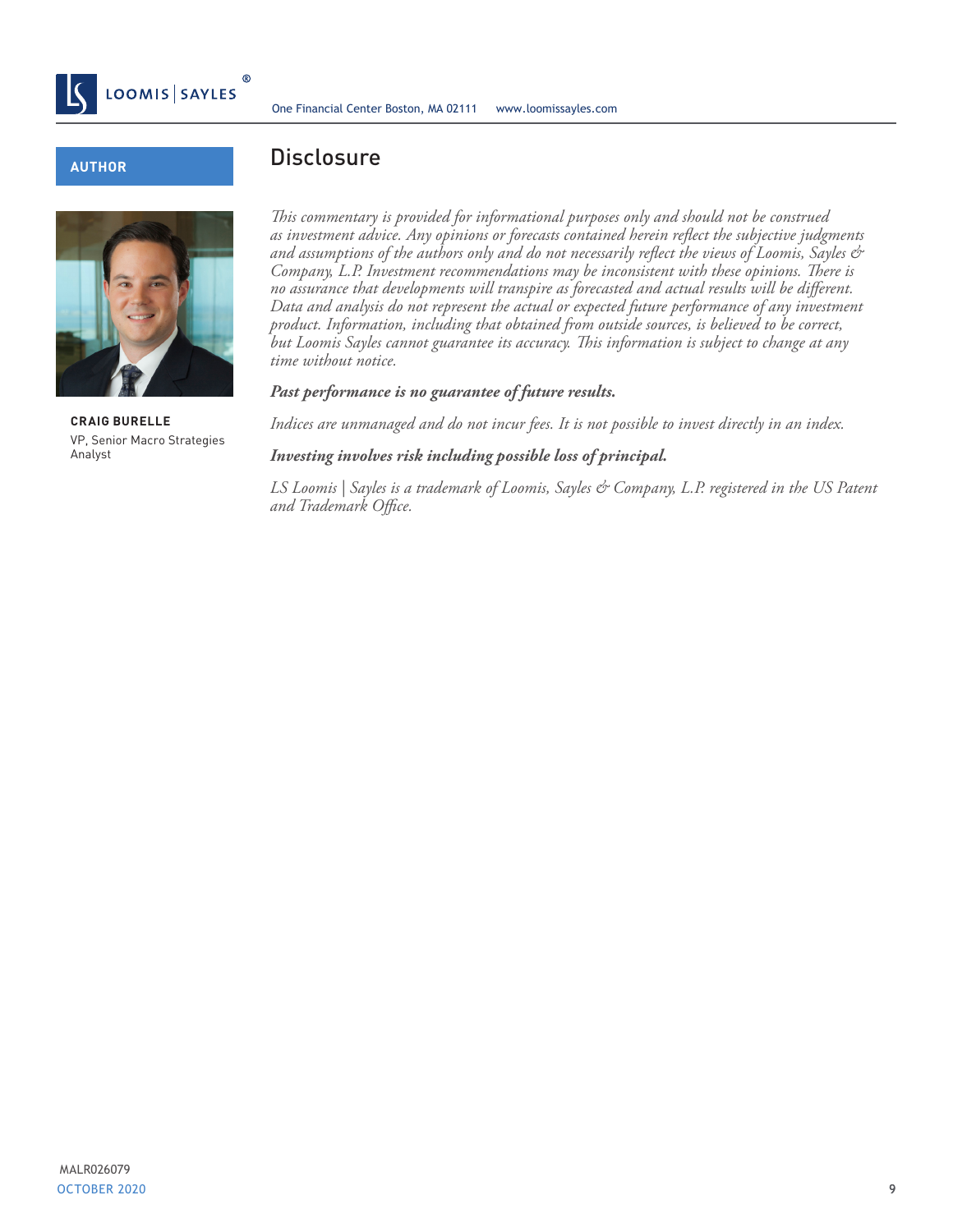

This material has been provided for information purposes only to investment service providers or other Professional Clients, Qualified or Institutional Investors and, when required by local regulation, only at their written request. This material must not be used with Retail Investors.

**In the E.U. (outside of the UK and France):** Provided by Natixis Investment Managers S.A. or one of its branch offices listed below. Natixis Investment Managers S.A. is a Luxembourg management company that is authorized by the Commission de Surveillance du Secteur Financier and is incorporated under Luxembourg laws and registered under n. B 115843. Registered office of Natixis Investment Managers S.A.: 2, rue Jean Monnet, L-2180 Luxembourg, Grand Duchy of Luxembourg. **Italy:** Natixis Investment Managers S.A., Succursale Italiana (Bank of Italy Register of Italian Asset Management Companies no 23458.3). Registered office: Via San Clemente 1, 20122 Milan, Italy. **Germany:** Natixis Investment Managers S.A., Zweigniederlassung Deutschland (Registration number: HRB 88541). Registered office: Im Trutz Frankfurt 55, Westend Carrée, 7. Floor, Frankfurt am Main 60322, Germany. Netherlands: Natixis Investment Managers, Nederlands (Registration number 50774670). Registered office: Stadsplateau 7, 3521AZ Utrecht, the Netherlands. **Sweden:** Natixis Investment Managers, Nordics Filial (Registration number 516405-9601 - Swedish Companies Registration Office). Registered office: Kungsgatan 48 5tr, Stockholm 111 35, Sweden. **Spain:** Natixis Investment Managers, Sucursal en España. Serrano n°90, 6th Floor, 28006, Madrid, Spain. **Belgium:** Natixis Investment Managers S.A., Belgian Branch, Louizalaan 120 Avenue Louise, 1000 Brussel/Bruxelles, Belgium.

**In France:** Provided by Natixis Investment Managers International – a portfolio management company authorized by the Autorité des Marchés Financiers (French Financial Markets Authority - AMF) under no. GP 90-009, and a public limited company (société anonyme) registered in the Paris Trade and Companies Register under no. 329 450 738. Registered office: 43 avenue Pierre Mendès France, 75013 Paris. **In Switzerland:** Provided for information purposes only by Natixis Investment Managers, Switzerland Sàrl, Rue du Vieux Collège 10, 1204 Geneva, Switzerland or its representative office in Zurich, Schweizergasse 6, 8001 Zürich.

**In the British Isles:** Provided by Natixis Investment Managers UK Limited which is authorised and regulated by the UK Financial Conduct Authority (register no. 190258) - registered office: Natixis Investment Managers UK Limited, One Carter Lane, London, EC4V 5ER. When permitted, the distribution of this material is intended to be made to persons as described as follows: in the United Kingdom: this material is intended to be communicated to and/or directed at investment professionals and professional investors only; in Ireland: this material is intended to be communicated to and/or directed at professional investors only; in Guernsey: this material is intended to be communicated to and/or directed at only financial services providers which hold a license from the Guernsey Financial Services Commission; in Jersey: this material is intended to be communicated to and/or directed at professional investors only; in the Isle of Man: this material is intended to be communicated to and/or directed at only financial services providers which hold a license from the Isle of Man Financial Services Authority or insurers authorised under section 8 of the Insurance Act 2008.

**In the DIFC:** Provided in and from the DIFC financial district by Natixis Investment Managers Middle East (DIFC Branch) which is regulated by the DFSA. Related financial products or services are only available to persons who have sufficient financial experience and understanding to participate in financial markets within the DIFC, and qualify as Professional Clients or Market Counterparties as defined by the DFSA. No other Person should act upon this material. Registered office: Unit L10-02, Level 10 ,ICD Brookfield Place, DIFC, PO Box 506752, Dubai, United Arab Emirates

**In Japan:** Provided by Natixis Investment Managers Japan Co., Ltd., Registration No.: Director-General of the Kanto Local Financial Bureau (kinsho) No. 425. Content of Business: The Company conducts discretionary asset management business and investment advisory and agency business as a Financial Instruments Business Operator. Registered address: 1-4-5, Roppongi, Minato-ku, Tokyo.

**In Taiwan:** Provided by Natixis Investment Managers Securities Investment Consulting (Taipei) Co., Ltd., a Securities Investment Consulting Enterprise regulated by the Financial Supervisory Commission of the R.O.C. Registered address: 34F., No. 68, Sec. 5, Zhongxiao East Road, Xinyi Dist., Taipei City 11065, Taiwan (R.O.C.), license number 2020 FSC SICE No. 025, Tel. +886 2 8789 2788.

**In Singapore**: Provided by Natixis Investment Managers Singapore Limited (company registration no. 199801044D) to distributors and institutional investors for informational purposes only.

**In Hong Kong:** Provided by Natixis Investment Managers Hong Kong Limited to institutional/ corporate professional investors only.